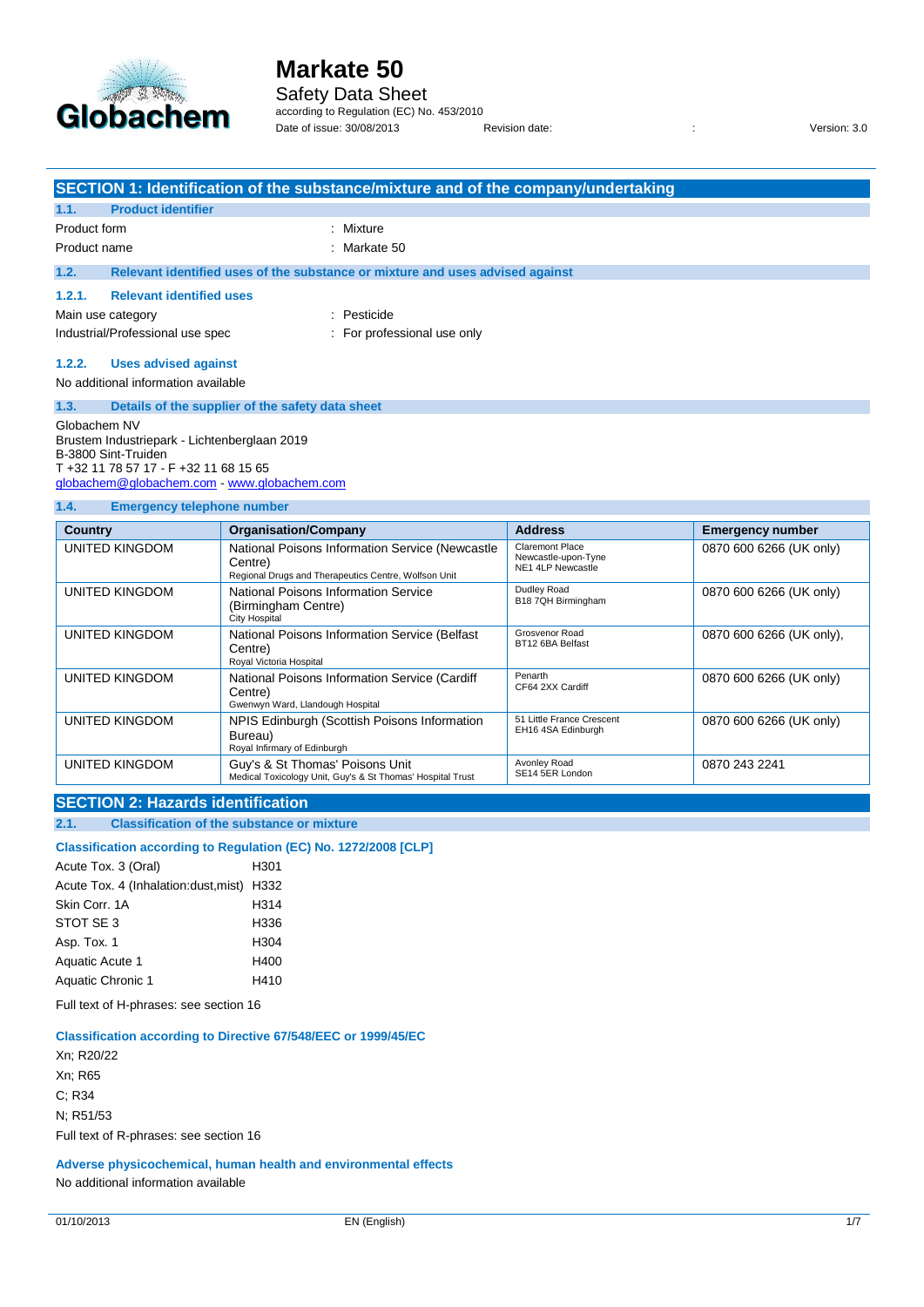Safety Data Sheet

according to Regulation (EC) No. 453/2010

**2.2. Label elements**



### **SECTION 3: Composition/information on ingredients**

# **3.1. Substances**

Not applicable

#### **3.2. Mixture**

| <b>Name</b>        | <b>Product identifier</b>                                              | %                                                                                                    | <b>Classification according to</b><br>Directive 67/548/EEC                                                                                                     |
|--------------------|------------------------------------------------------------------------|------------------------------------------------------------------------------------------------------|----------------------------------------------------------------------------------------------------------------------------------------------------------------|
| lambda-cyhalothrin | (CAS No) 91465-08-6<br>(EC no) 415-130-7<br>(EC index no) 607-252-00-6 | 5,49                                                                                                 | T+: R26<br>T; R25<br>Xn; R21<br>N; R50/53                                                                                                                      |
| <b>Name</b>        | <b>Product identifier</b>                                              | <b>Specific concentration limits</b>                                                                 |                                                                                                                                                                |
| lambda-cyhalothrin | (CAS No) 91465-08-6<br>(EC no) 415-130-7<br>(EC index no) 607-252-00-6 | $(0,00002=<$ C < 0,00025) R52/53<br>$(0,00025=<$ C < 0,0025) N;R51/53<br>$(0.0025 = < C) N$ ; R50/53 |                                                                                                                                                                |
| <b>Name</b>        | <b>Product identifier</b>                                              | $\frac{0}{0}$                                                                                        | <b>Classification according to</b><br><b>Regulation (EC) No.</b><br>1272/2008 [CLP]                                                                            |
| lambda-cyhalothrin | (CAS No) 91465-08-6<br>(EC no) 415-130-7<br>(EC index no) 607-252-00-6 | 5,49                                                                                                 | Acute Tox. 3 (Oral), H301<br>Acute Tox. 4 (Dermal), H312<br>Acute Tox. 2 (Inhalation: dust, mist),<br>H330<br>Aquatic Acute 1, H400<br>Aquatic Chronic 1, H410 |

#### Full text of R-, H- and EUH-phrases: see section 16

| <b>SECTION 4: First aid measures</b>             |                                                                                                                                      |
|--------------------------------------------------|--------------------------------------------------------------------------------------------------------------------------------------|
| 4.1.<br><b>Description of first aid measures</b> |                                                                                                                                      |
| First-aid measures general                       | : Never give anything by mouth to an unconscious person. If you feel unwell, seek medical advice<br>(show the label where possible). |
| First-aid measures after inhalation              | : Assure fresh air breathing. Allow the victim to rest.                                                                              |
| First-aid measures after skin contact            | : Remove affected clothing and wash all exposed skin area with mild soap and water, followed by<br>warm water rinse.                 |
| First-aid measures after eye contact             | : Rinse immediately with plenty of water. Obtain medical attention if pain, blinking or redness<br>persist.                          |
| First-aid measures after ingestion               | : Rinse mouth. Do NOT induce vomiting. Obtain emergency medical attention.                                                           |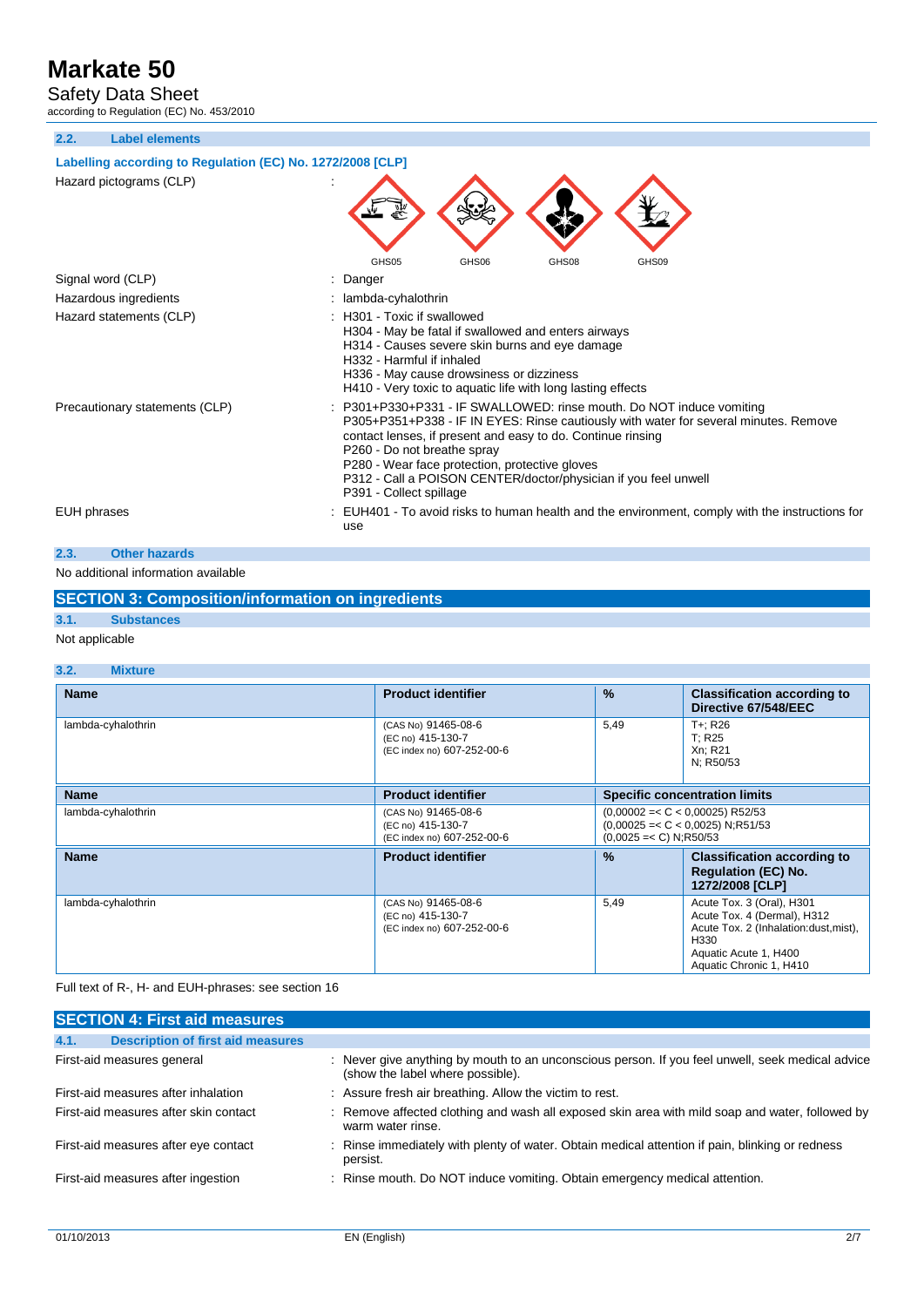## Safety Data Sheet

| Udiviy Dala Univul<br>according to Regulation (EC) No. 453/2010 |                                                                                                                                                                                                        |
|-----------------------------------------------------------------|--------------------------------------------------------------------------------------------------------------------------------------------------------------------------------------------------------|
| 4.2.                                                            | Most important symptoms and effects, both acute and delayed                                                                                                                                            |
| Symptoms/injuries                                               | : Not expected to present a significant hazard under anticipated conditions of normal use.                                                                                                             |
| 4.3.                                                            | Indication of any immediate medical attention and special treatment needed                                                                                                                             |
| No additional information available                             |                                                                                                                                                                                                        |
| <b>SECTION 5: Firefighting measures</b>                         |                                                                                                                                                                                                        |
| 5.1.<br><b>Extinguishing media</b>                              |                                                                                                                                                                                                        |
| Suitable extinguishing media                                    | : Foam. Dry powder. Carbon dioxide. Water spray. Sand.                                                                                                                                                 |
| Unsuitable extinguishing media                                  | : Do not use a heavy water stream.                                                                                                                                                                     |
| 5.2.                                                            | Special hazards arising from the substance or mixture                                                                                                                                                  |
| No additional information available                             |                                                                                                                                                                                                        |
| 5.3.<br><b>Advice for firefighters</b>                          |                                                                                                                                                                                                        |
| Firefighting instructions                                       | : Use water spray or fog for cooling exposed containers. Exercise caution when fighting any<br>chemical fire. Avoid (reject) fire-fighting water to enter environment.                                 |
| Protection during firefighting                                  | Do not enter fire area without proper protective equipment, including respiratory protection.                                                                                                          |
| <b>SECTION 6: Accidental release measures</b>                   |                                                                                                                                                                                                        |
| 6.1.                                                            | Personal precautions, protective equipment and emergency procedures                                                                                                                                    |
| 6.1.1.<br>For non-emergency personnel                           |                                                                                                                                                                                                        |
| <b>Emergency procedures</b>                                     | : Evacuate unnecessary personnel.                                                                                                                                                                      |
| 6.1.2.<br>For emergency responders                              |                                                                                                                                                                                                        |
| Protective equipment                                            | Equip cleanup crew with proper protection.                                                                                                                                                             |
| Emergency procedures                                            | : Ventilate area.                                                                                                                                                                                      |
| 6.2.<br><b>Environmental precautions</b>                        |                                                                                                                                                                                                        |
|                                                                 | Prevent entry to sewers and public waters. Notify authorities if liquid enters sewers or public waters.                                                                                                |
| 6.3.                                                            | Methods and material for containment and cleaning up                                                                                                                                                   |
| Methods for cleaning up                                         | : Soak up spills with inert solids, such as clay or diatomaceous earth as soon as possible. Collect<br>spillage. Store away from other materials.                                                      |
| 6.4.<br><b>Reference to other sections</b>                      |                                                                                                                                                                                                        |
| See Heading 8. Exposure controls and personal protection.       |                                                                                                                                                                                                        |
| <b>SECTION 7: Handling and storage</b>                          |                                                                                                                                                                                                        |
| 7.1.<br><b>Precautions for safe handling</b>                    |                                                                                                                                                                                                        |
| Precautions for safe handling                                   | : Wash hands and other exposed areas with mild soap and water before eating, drinking or<br>smoking and when leaving work. Provide good ventilation in process area to prevent formation of<br>vapour. |
| 7.2.                                                            | Conditions for safe storage, including any incompatibilities                                                                                                                                           |
| Storage conditions                                              | : Keep only in the original container in a cool, well ventilated place away from : Direct sunlight.<br>Keep container closed when not in use.                                                          |
| Incompatible products                                           | Strong bases. Strong acids.                                                                                                                                                                            |
| Incompatible materials                                          | Sources of ignition. Direct sunlight.                                                                                                                                                                  |
| 7.3.<br>Specific end use(s)                                     |                                                                                                                                                                                                        |
| No additional information available                             |                                                                                                                                                                                                        |
|                                                                 | <b>SECTION 8: Exposure controls/personal protection</b>                                                                                                                                                |
| 8.1.<br><b>Control parameters</b>                               |                                                                                                                                                                                                        |
| No additional information available                             |                                                                                                                                                                                                        |
| 8.2.<br><b>Exposure controls</b>                                |                                                                                                                                                                                                        |

| 0.2.<br><b>EXPOSURE CONTRAINS</b> |                                          |
|-----------------------------------|------------------------------------------|
| Personal protective equipment     | : Avoid all unnecessary exposure.        |
| Hand protection                   | Wear protective gloves.                  |
| Eye protection                    | : Chemical goggles or safety glasses.    |
| Respiratory protection            | Wear appropriate mask.                   |
| Other information                 | : Do not eat, drink or smoke during use. |
|                                   |                                          |

|                | <b>SECTION 9: Physical and chemical properties</b>    |
|----------------|-------------------------------------------------------|
| 9.1.           | Information on basic physical and chemical properties |
| Physical state | · Liauid                                              |
| 01/10/2013     | EN (English)                                          |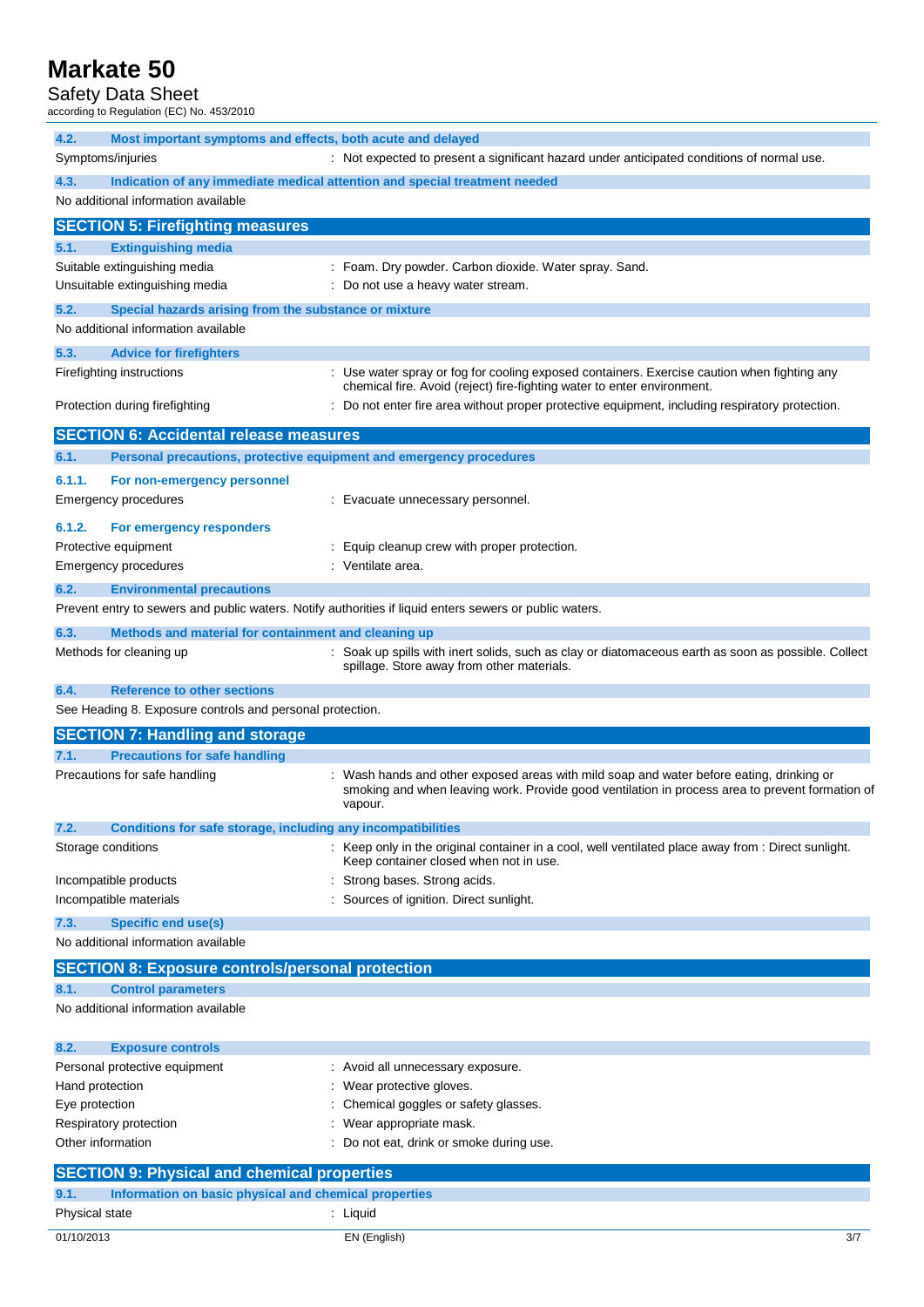### Safety Data Sheet

according to Regulation (EC) No. 453/2010

| Colour                                               | : Colourless.                              |
|------------------------------------------------------|--------------------------------------------|
| Odour                                                | aromatic.                                  |
| Odour threshold                                      | No data available                          |
| pH                                                   | $0 - 0 \%$                                 |
| pH solution                                          | $: 6 - 8$                                  |
| Relative evaporation rate (butylacetate=1)           | : No data available                        |
| Melting point                                        | No data available                          |
| Freezing point                                       | No data available<br>٠                     |
| Boiling point                                        | No data available                          |
| Flash point                                          | 63 °C                                      |
| Self ignition temperature                            | No data available                          |
| Decomposition temperature                            | No data available                          |
| Flammability (solid, gas)                            | Non flammable                              |
| Vapour pressure                                      | No data available                          |
| Relative vapour density at 20 °C                     | No data available                          |
| Relative density                                     | : 0,91 g/ml                                |
| Solubility                                           | No data available<br>۰                     |
| Log Pow                                              | No data available                          |
| Log Kow                                              | No data available                          |
| Viscosity, kinematic                                 | No data available                          |
| Viscosity, dynamic                                   | No data available                          |
| <b>Explosive properties</b>                          | Not explosive.                             |
| Oxidising properties                                 | Not oxidizing.                             |
| <b>Explosive limits</b>                              | : No data available                        |
| <b>Other information</b><br>9.2.                     |                                            |
| No additional information available                  |                                            |
|                                                      |                                            |
|                                                      |                                            |
| <b>SECTION 10: Stability and reactivity</b>          |                                            |
| 10.1.<br><b>Reactivity</b>                           |                                            |
| No additional information available                  |                                            |
| 10.2.<br><b>Chemical stability</b>                   |                                            |
| Not established.                                     |                                            |
| 10.3.<br><b>Possibility of hazardous reactions</b>   |                                            |
| Not established.                                     |                                            |
| 10.4.<br><b>Conditions to avoid</b>                  |                                            |
| Direct sunlight. Extremely high or low temperatures. |                                            |
| 10.5.<br><b>Incompatible materials</b>               |                                            |
| Strong acids. Strong bases.                          |                                            |
|                                                      |                                            |
| 10.6.<br><b>Hazardous decomposition products</b>     |                                            |
| fume. Carbon monoxide. Carbon dioxide.               |                                            |
| <b>SECTION 11: Toxicological information</b>         |                                            |
| Information on toxicological effects<br>11.1.        |                                            |
| Acute toxicity                                       | : Toxic if swallowed. Harmful if inhaled.  |
| <b>Markate 50</b>                                    |                                            |
| LD50 oral rat                                        | 200 - 2000 mg/kg                           |
| LD50 dermal rat                                      | > 2000 mg/kg                               |
| ATE (oral)                                           | 200,000 mg/kg bodyweight                   |
| ATE (dust, mist)                                     | 1,500 mg/l/4h                              |
| lambda-cyhalothrin (91465-08-6)                      |                                            |
| ATE (oral)                                           | 100,000 mg/kg bodyweight                   |
| ATE (dermal)<br>ATE (dust, mist)                     | 1100,000 mg/kg bodyweight<br>0,050 mg/l/4h |

pH: 0 - 0 %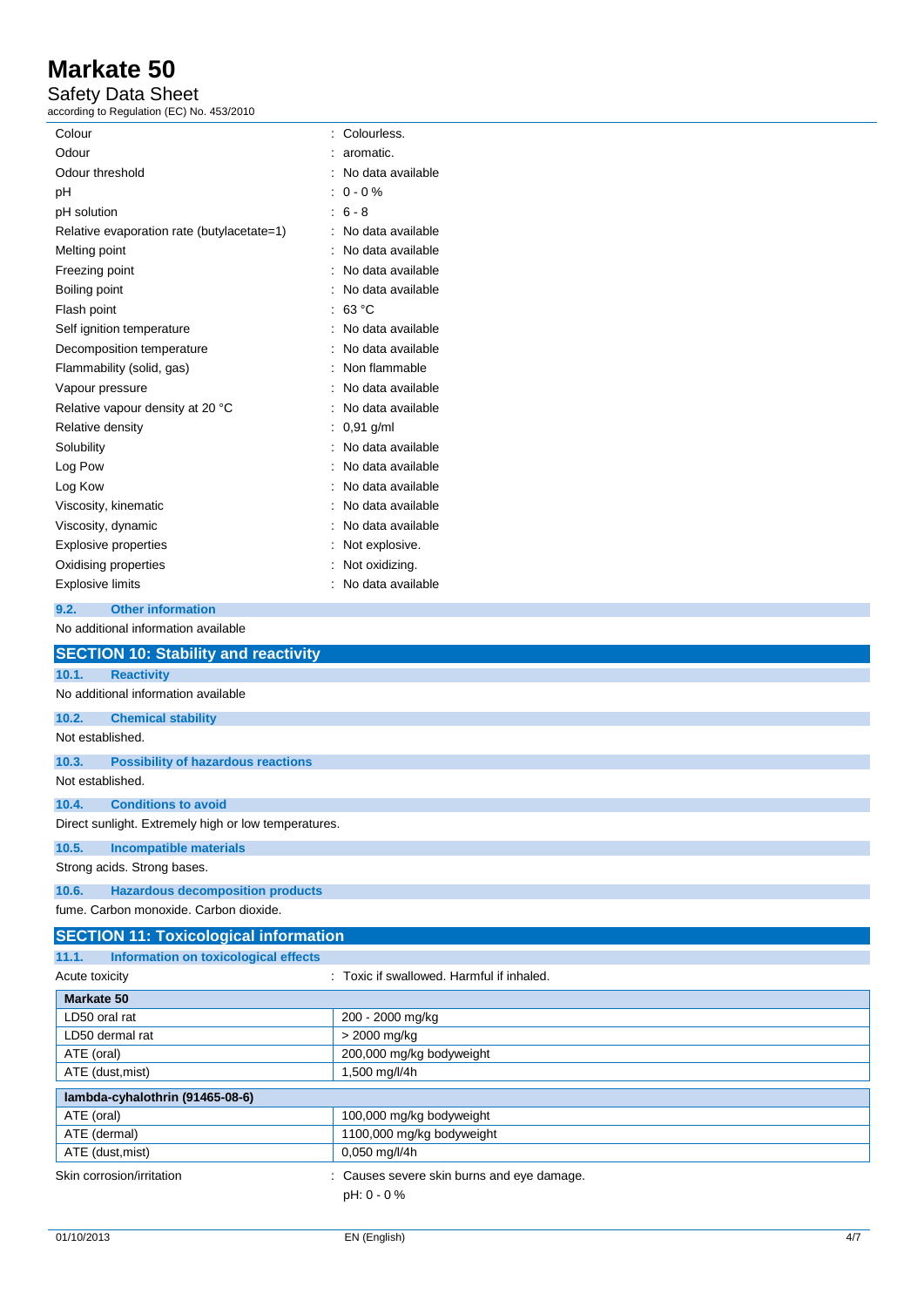Safety Data Sheet

according to Regulation (EC) No. 453/2010

| Serious eye damage/irritation                          | : Eye damage, category 1, implicit                                  |
|--------------------------------------------------------|---------------------------------------------------------------------|
|                                                        | pH: 0 - 0 %                                                         |
| Respiratory or skin sensitisation                      | : Not classified                                                    |
|                                                        | Based on available data, the classification criteria are not met    |
| Germ cell mutagenicity                                 | : Not classified                                                    |
|                                                        | Based on available data, the classification criteria are not met    |
| Carcinogenicity                                        | : Not classified                                                    |
|                                                        | Based on available data, the classification criteria are not met    |
| Reproductive toxicity                                  | : Not classified                                                    |
|                                                        | Based on available data, the classification criteria are not met    |
| Specific target organ toxicity (single exposure)       | : May cause drowsiness or dizziness.                                |
| Specific target organ toxicity (repeated               | : Not classified                                                    |
| exposure)                                              | Based on available data, the classification criteria are not met    |
| Aspiration hazard                                      | : May be fatal if swallowed and enters airways.                     |
| Potential Adverse human health effects and<br>symptoms | : Based on available data, the classification criteria are not met. |

| <b>SECTION 12: Ecological information</b> |                                                      |
|-------------------------------------------|------------------------------------------------------|
| 12.1.<br><b>Toxicity</b>                  |                                                      |
| Markate 50                                |                                                      |
| LC50 fishes 1                             | < 1 mg/l (96 h) Oncorhynchus mykiss                  |
| EC50 Daphnia 1                            | < 1 mg/l (48 h) Daphnia magna                        |
| ErC50 (algae)                             | 10 - 100 mg/l (72 h) Pseudokirchneriella subcapitata |

| <b>Persistence and degradability</b><br>12.2.      |                                                                         |  |  |  |
|----------------------------------------------------|-------------------------------------------------------------------------|--|--|--|
| <b>Markate 50</b>                                  |                                                                         |  |  |  |
| Persistence and degradability                      | Not established.                                                        |  |  |  |
| 12.3.<br><b>Bioaccumulative potential</b>          |                                                                         |  |  |  |
| <b>Markate 50</b>                                  |                                                                         |  |  |  |
| Bioaccumulative potential                          | Not established.                                                        |  |  |  |
| 12.4.<br><b>Mobility in soil</b>                   |                                                                         |  |  |  |
| No additional information available                |                                                                         |  |  |  |
| 12.5.<br><b>Results of PBT and vPvB assessment</b> |                                                                         |  |  |  |
| No additional information available                |                                                                         |  |  |  |
| 12.6.<br><b>Other adverse effects</b>              |                                                                         |  |  |  |
|                                                    | : Avoid release to the environment                                      |  |  |  |
| <b>SECTION 13: Disposal considerations</b>         |                                                                         |  |  |  |
| <b>Waste treatment methods</b><br>13.1.            |                                                                         |  |  |  |
| Waste disposal recommendations                     | Dispose in a safe manner in accordance with local/national regulations. |  |  |  |
| Ecology - waste materials                          | : Avoid release to the environment.                                     |  |  |  |
| <b>SECTION 14: Transport information</b>           |                                                                         |  |  |  |
| In accordance with ADR / RID / IMDG / IATA         |                                                                         |  |  |  |
| 14.1.<br><b>UN number</b>                          |                                                                         |  |  |  |
| UN-No                                              | : 1760                                                                  |  |  |  |
| UN-No.(IATA)                                       | 1760                                                                    |  |  |  |
| UN-No. (IMDG)                                      | : 1760                                                                  |  |  |  |
| 14.2.<br><b>UN proper shipping name</b>            |                                                                         |  |  |  |
| Proper Shipping Name                               | : CORROSIVE LIQUID, N.O.S.                                              |  |  |  |
| Transport document description                     | : UN 1760 CORROSIVE LIQUID, N.O.S. (lambda-cyhalothrin), 8, II, (E)     |  |  |  |
| <b>Transport hazard class(es)</b><br>14.3.         |                                                                         |  |  |  |
| Class (UN)                                         | $\mathbf{.}8$                                                           |  |  |  |
| Class (IATA)                                       | : 8                                                                     |  |  |  |
| Class (IMDG)                                       | $\mathbf{.}8$                                                           |  |  |  |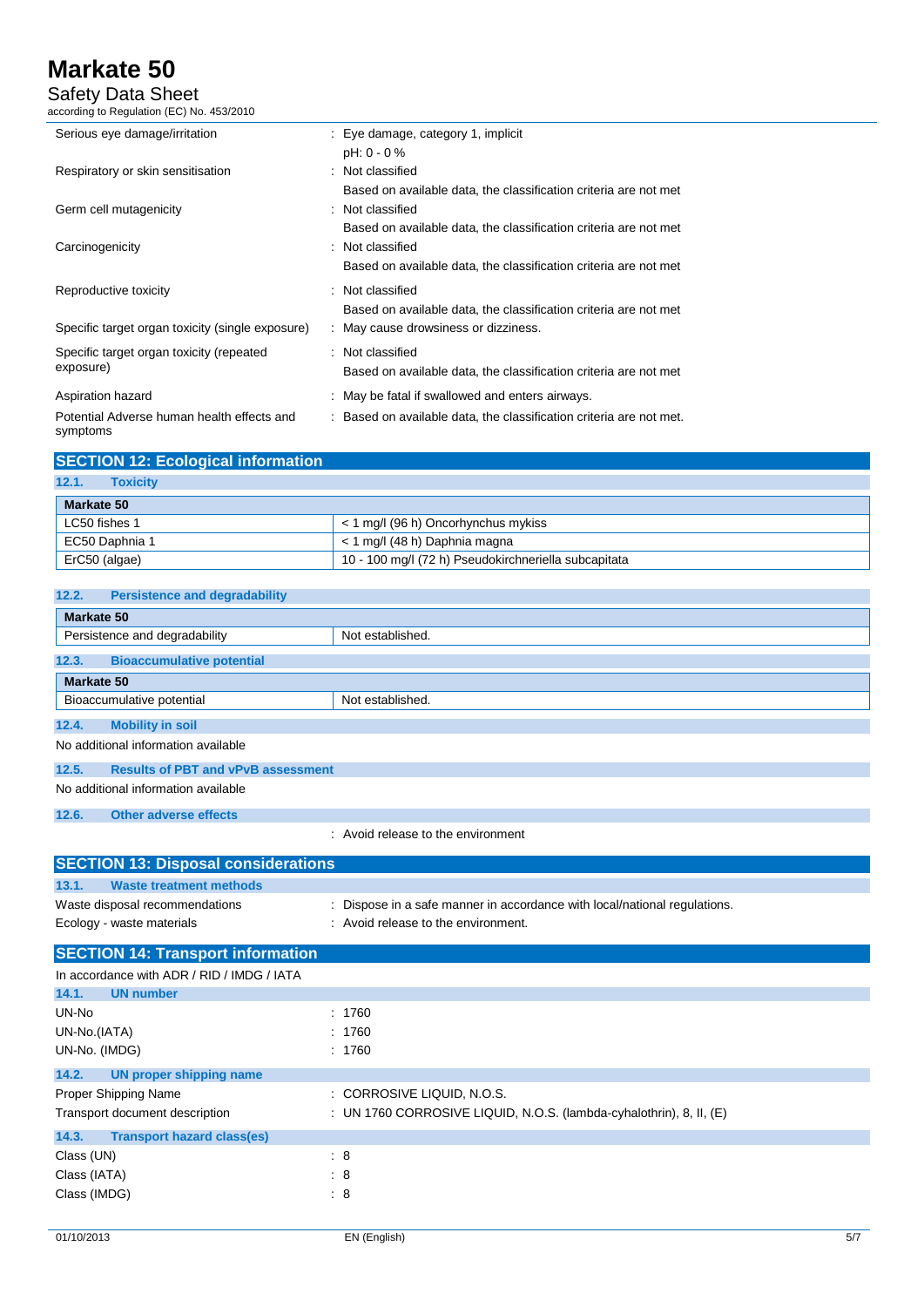### Safety Data Sheet

according to Regulation (EC) No. 453/2010

| Hazard labels (UN)                                                                                                             | : 8                                              |
|--------------------------------------------------------------------------------------------------------------------------------|--------------------------------------------------|
| 14.4.<br><b>Packing group</b>                                                                                                  |                                                  |
| Packing group (UN)<br>Packing group (IMDG)                                                                                     | $\pm$ 11<br>$\pm$ 11                             |
| 14.5.<br><b>Environmental hazards</b>                                                                                          |                                                  |
| Dangerous for the environment                                                                                                  |                                                  |
| Other information                                                                                                              | : No supplementary information available.        |
| 14.6.<br><b>Special precautions for user</b>                                                                                   |                                                  |
| 14.6.1.<br><b>Overland transport</b><br>Hazard identification number (Kemler No.)<br>Classification code (UN)<br>Orange plates | $\therefore 80$<br>$\therefore$ C9<br>80<br>1760 |
| Special provision (ADR)                                                                                                        | 274                                              |

| Special provision (ADR)   | : 27      |
|---------------------------|-----------|
| Transport category (ADR)  | $\cdot$ 2 |
| Tunnel restriction code   | : E       |
| Limited quantities (ADR)  | : 1L      |
| Excepted quantities (ADR) | E2        |
| EAC code                  | : 2X      |
| APP code                  | в         |

#### **14.6.2. Transport by sea**

No additional information available

#### **14.6.3. Air transport**

No additional information available

**14.7. Transport in bulk according to Annex II of MARPOL 73/78 and the IBC Code**

Not applicable

### **SECTION 15: Regulatory information**

**15.1. Safety, health and environmental regulations/legislation specific for the substance or mixture**

### **15.1.1. EU-Regulations**

No REACH Annex XVII restrictions Contains no REACH candidate substance

**15.2. Chemical safety assessment**

### **15.1.2. National regulations**

No additional information available

| No chemical safety assessment has been carried out |                                                                                                                                                                                                                                                                                           |
|----------------------------------------------------|-------------------------------------------------------------------------------------------------------------------------------------------------------------------------------------------------------------------------------------------------------------------------------------------|
| <b>SECTION 16: Other information</b>               |                                                                                                                                                                                                                                                                                           |
| Data sources                                       | : REGULATION (EC) No 1272/2008 OF THE EUROPEAN PARLIAMENT AND OF THE<br>COUNCIL of 16 December 2008 on classification, labelling and packaging of substances and<br>mixturejs, amending and repealing Directives 67/548/EEC and 1999/45/EC, and amending<br>Regulation (EC) No 1907/2006. |
| Other information                                  | $:$ None.                                                                                                                                                                                                                                                                                 |
| Full text of R-, H- and EUH-phrases::              |                                                                                                                                                                                                                                                                                           |